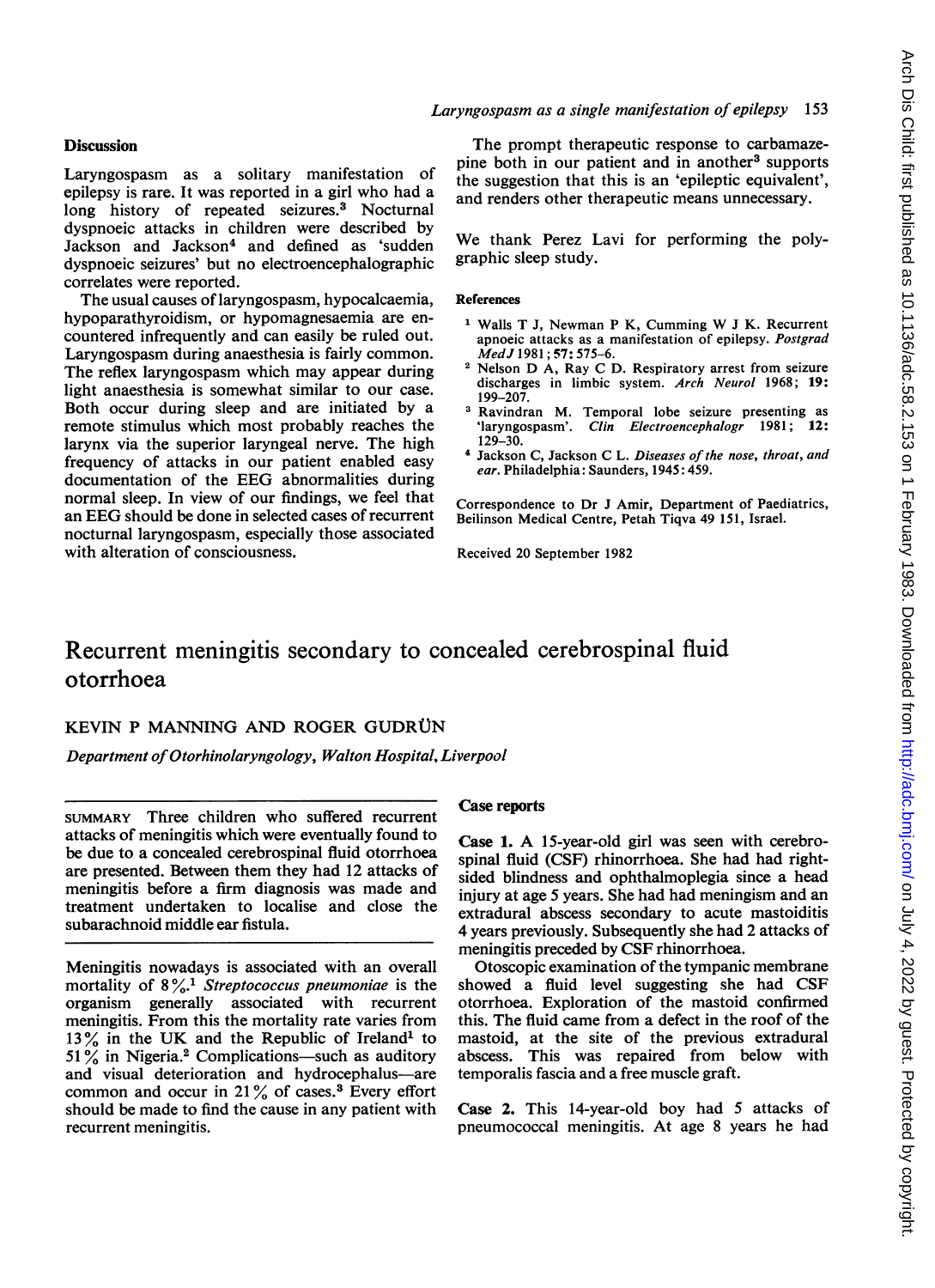fractured his right temporal bone. Two craniotomies with a fascial repair of the fracture had failed to stop these attacks.

Tomograms of the temporal bone showed a hairline fracture extending into the vestibule of the inner ear.

Exploration of the middle ear showed a fractured stapes footplate, manipulation of which resulted in a profuse flow of CSF. The leakage was controlled by removing the footplate fragments and packing the inner ear with a free muscle graft through the oval window.

Case 3. A 6-year-old girl was seen with <sup>a</sup> profuse right-sided CSF otorrhoea after a myringotomy. She had a profound bilateral sensorineural deafness. Before this she had had 4 attacks of pneumococcal meningitis, the first occurring at age 20 months. Her deafness was noticed by her mother after the first attack of meningitis.

Tomograms of the inner ear showed an abnormally dilated vestibule and lateral semicircular canal and a cyst-like cochlea (Figure).

Exploration of the middle ear showed a leakage of fluid from the oval window. Removal of the stapes was followed by a profuse flow of CSF. This was stopped by packing a free muscle graft into the vestibule of the inner ear through the oval window.

### **Discussion**

These 3 patients demonstrate a rare cause of recurrent meningitis. The pathway of infection was by a subarachnoid middle ear cleft fistula in each. The fistula resulted from a different disease in each patient: inflammatory, traumatic, and congenital.

In Case <sup>1</sup> the middle ear was overlooked because the leakage presented each time as CSF rhinorrhoea. Examination of the tympanic membrane at a time of active rhinorrhoea and the presence of fluid led to a correct diagnosis as to the site of the fistula.

In Case 2 intracranial repair of the fracture site with fascia failed to control the attacks of meningitis, probably because the fracture also extended to the posterior surface of the temporal bone and from there into the inner ear.



Figure Tomograms of the inner ear showing (top left) abnormally dilated vestibule and lateral semicircular canal and (bottom left) the cyst-like cochlea. For comparison (top right) is shown a normal vestibule and lateral semicircular canal (large arrow) and (bottom right)a normal cochlea showing the spiral modiolus. Parallel arrows show the internal auditory meatus.